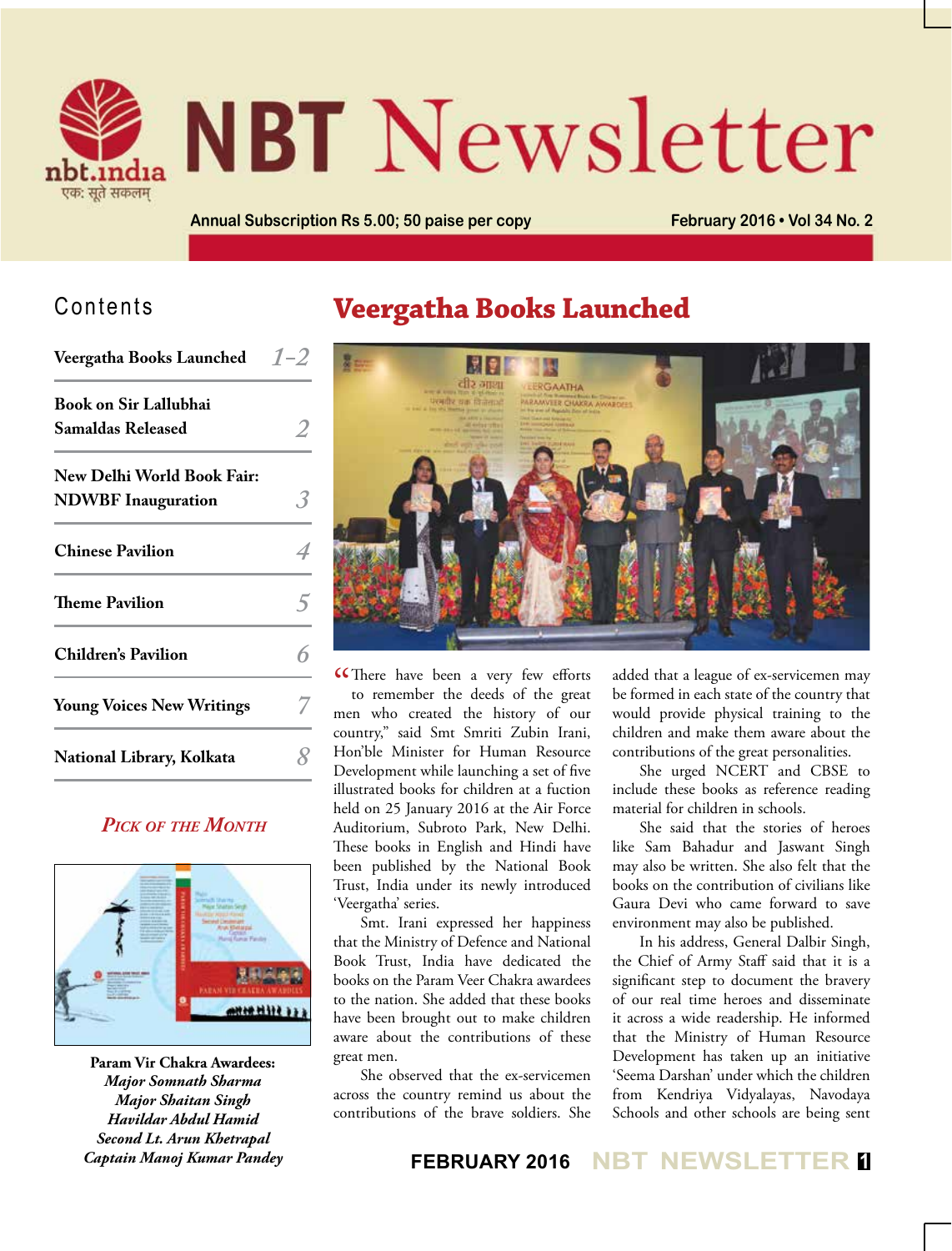



to the border to spend a few days with the soldiers.

Smt Irani also felicitated the family members of the Param Veer Chakra awardees during the function.

Shri Vinay Sheel Oberoi, Secretary, MHRD; Shri R. Subrahmanyam, Additional Secretary, MHRD; Shri Baldeo Bhai Sharma, Chairman, NBT and Dr Rita Chowdhury, Director, NBT were also present on the occasion.

The five books released on the occasion illustrate the saga of bravery of Param Veer Chakra awardees including Major Somnath Sharma (1947 war), Major Shaitan Singh (1962 war), CQMH Abdul Hamid (1965 war), Second Lieutenant Arun Khetarpal (1971 war) and Lieutenant Manoj Kumar Pandey (1999 Kargil battle).

The books have been developed with the support of the Ministry of Defence and the Ministry of Human Resource Development. All the five scripts have been prepared by Gaurav Sawant and illustrated by Fajruddin, Dheeraj Bhatia,

Animesh Debnath, Nipen Bhuyan and Samudra Kajal Saikia. These books have been published in Hindi also.

Veergatha series seek to introduce the great acts of bravery of the Param Veer Chakra awardees to instill a sense of inspiration and patriotism in children at an early age. The Param Veer Chakra (PVC) is the highest gallantry award for officers and other enlisted personnel of all military branches of India for the highest degree of valour in the presence of the enemy. Introduced on 26th January 1950, this award may be given posthumously.

#### **Book on Sir Lallubhai Samaldas Released**

*Sir Lallubhai Samaldas: A Portrait*, published by NBT, India and authored by Aparna Basu, was released on 28 December 2015 at the India International Centre, New Delhi. Smt. Vidyaben Shah, a renowned social worker, former President of the Delhi Social Welfare Board, the Indian Council of Child Welfare and NDMC, released

the books. Speaking on the occasion, she recalled her days as a graduate student in Samaldas College, Bhavnagar which was founded by Sir Lallubhai in memory of his father. Her husband, late Shri Manubhai Shah, Industries and Commerce Minister in Jawaharlal Nehru's Cabinet, was also educated at Samaldas College.

Dr. Nasir Tyabji, former Professor and Director of the Centre for Jawaharlal Nehru Studies at Jamia MIllia Islamia, spoke about Sir Lallubhai's contribution in building up the Co-operative movement in Bombay state and industries such as the Scindia Steam Navigation Company.



He also spoke of how he had fought for fiscal autonomy. He said that Lallubhai began as a Moderate in politics believing in the justice and fairness of British rule in India but these views gradually changed by the 1930s and he came much closer to Gandhiji's ideas.

While introducing the book, Aparna Basu said that she wanted to make a larger public aware of Lallubhai's contribution to the making of modern India. The ideals of economic nationalism inspired him and he wanted to set up enterprises owned and managed by Indians. Banking and insurance were then entirely British

owned. Lallubhai, together with a group of like minded citizens of Bombay, set up the Bank of India in 1906. He helped set up the Bank of Baroda and was its Chairman for many years. He was founder Director and Chairman of the Bombay Life Assurance Corporation. Besides, he established many new industries. He was a member

of the Bombay Legislative Council and of the Imperial Legislative Council. She highlighted his contribution to the Cooperative movement and in the field of education.

The book discussion was chaired by Shri Kisan Mehta, Vice President of the Gujarat Education Society and a long standing member of the Managing Committee and Governing Body of Sardar Patel School and Gujarati Club. He spoke of his long association with various members of Lallubhai's family.

Smt. Nira Jain, Chief Editor, NBT India, coordinated the programme.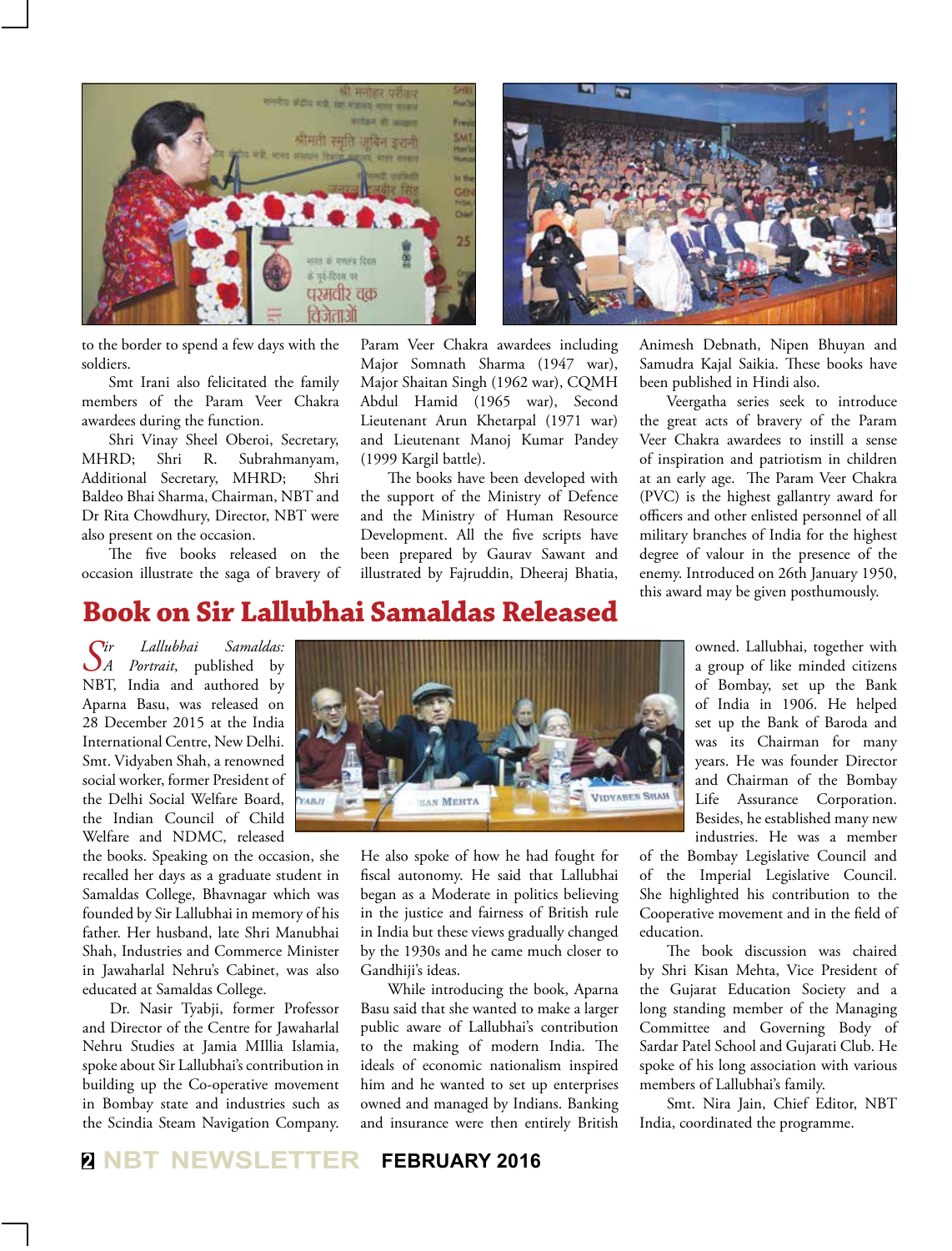## **New Delhi World Book Fair**

January remained a hectic month for the National Book Trust, India as it organised the 24th edition of the New Delhi World Book Fair at Pragati Maidan, New Delhi from 9 to 17 January 2016. A number of events took place at the Fair in which a number of authors and booklovers participated with great enthusiasm. We covered many of the happenings in the *Fair Daily*, a bulletin published every day during the Fair. We are reproducing some of the write-ups published in the *Fair Daily*  that gives a ringside view of the New Delhi World Book Fair 2016.

#### **NDWBF Inauguration**



" Today we not only celebrate the exponential growth of the publishing business both in India and China, but also the human interest in it." said Ms Smriti Zubin Irani, Union Minsiter of Human Resource Development while declaring open the 24th New Delhi World Book Fair at Pragati Maidan.

Welcoming China as the Guest of Honour Country she observed, "China was invited to be the guest country after the visit of Chinese President Xi Jinping here last year where he signed a memorandum of understanding with Prime Minister Narendra Modi." Referring to the instances of China mentioned in ancient

texts like Kautilya's *Arthashastra*, she said that in our history we find resonance of relationship with China. Welcoming the Chinese delegation she emphasised, "We believe in *Athithi Devo Bhavaa* and we worship the guests as we worship our gods. We hope that Chinese will feel at home in India."

Appreciating the efforts of NBT in creating a platform for young writers to publish their works, she observed that publication of such writings would not be limited to a few languages but it should be brought out in 22 Indian languages. She also informed that select children from various states will be sent as *Shodh* *Yatris*, along with a photographer, a creative writer and a historian to countries like Bangladesh, Sri Lanka, Thailand, Cambodia and Myanmar to learn about the influence of Indian culture.

"The Vedas are the first repositories of culture not only of India but also of the world," said Shri S.L. Bhyrappa, eminent Kannada author. On the importance and role that epics *Ramayana* and *Mahabharata*  played in our culture, Bhyrappa said, "The poets, writers, artists and scholars have not only been inspired but also depended on the epics for themes in Indian classical dance forms like Kathakali, Bharatnatyam, Odissi etc. According to him, Sanskrit is



**FEBRUARY 2016 NBT NEWSLET**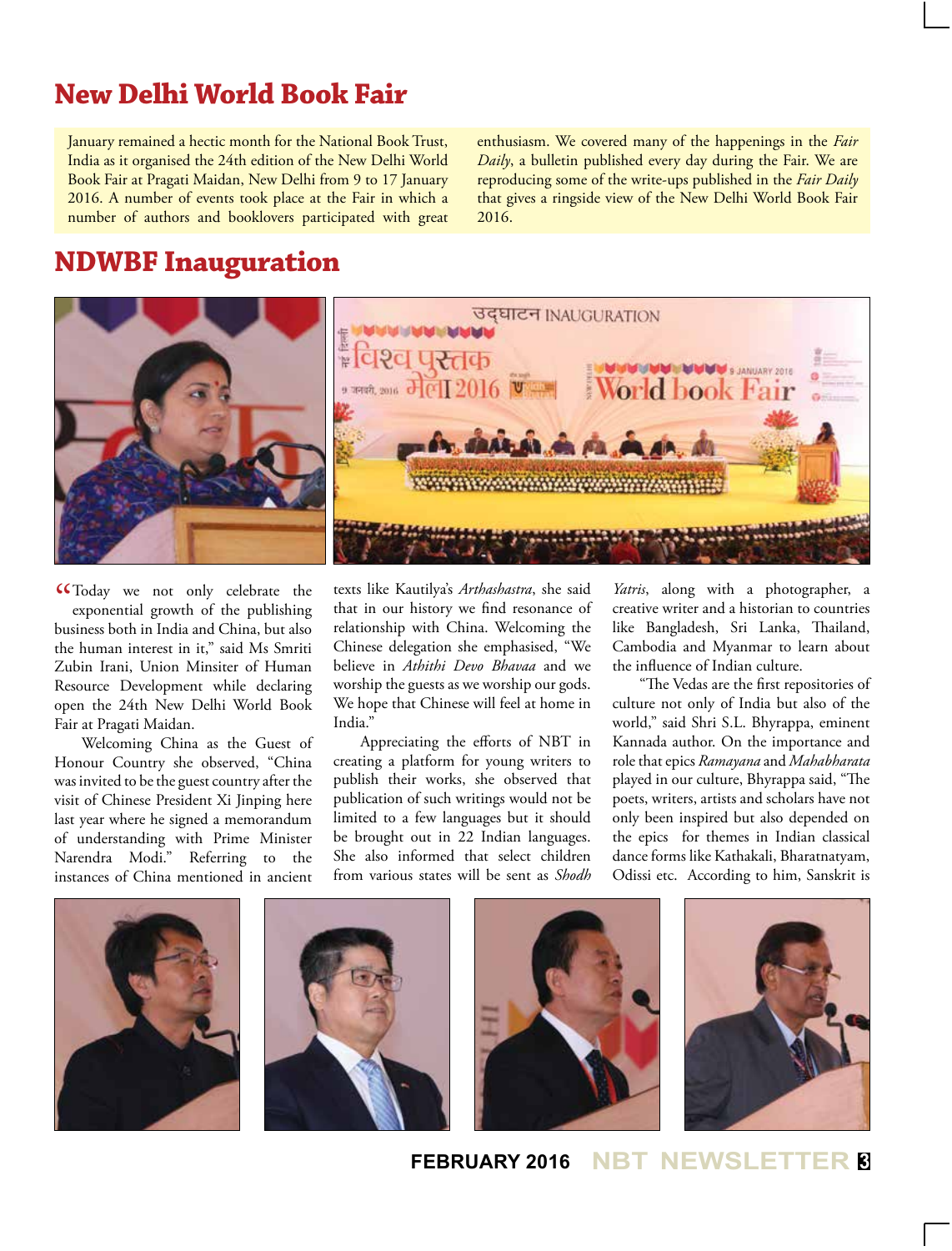

not a dead language as some say, but rather it is very much alive. We must take efforts to revive it as a medium of communication particularly in areas of administration and science & technology. Shri Bhyrappa was the Guest of Honour at the function.

"India is an amazing country with a profound and diversified culture. I am amazed by the rapid development of India which seems to be at a colourful corridor that connects its glorious past with the present", said Mr Sun Shoushan, Vice Minister of SAPPFRT, People's Republic of China.

Paying his respect to those who have contributed to the many exchanges and cooperation between the two



countries, he said that both are known for their resplendent ancient civilizations. Neighboured by the ancient silk road, people of the two countries have enjoyed mutual communications for more than 2000 years—leaving a glorious chapter in the history of cultural exchanges.

In his brief address H.E. Ambassador Le Yucheng said, "The New Delhi World Book Fair has already become an influential event among the publishers across the world."

"With every passing year the New Delhi World Book Fair is acquiring a brand identity of its own and gaining in popularity," said Shri L C Goyal, Chairman and Managing Director, ITPO.



Literature, culture and art are closely related to everyday life, said eminent writer, Mr Liu Zhenyun, and books are a solace to our troubled times.

Earlier, in his welcome address, Shri Baldeo Bhai Sharma, Chairman, NBT India, said this year the Theme Pavilion will showcase the unity in diversity of our rich and diverse cultural heritage. It will particularly focus on books and the theme exhibition will display the evolution of books from Bojpatras to ebooks.

Thanking the dignitaries assemeb led, Dr. Rita Chowdhury, Director, NBT India, said that the presence of China will enrich the Fair and also hoped that the Fair would be a treat for booklovers.

#### **Inaugural Ceremony at the Chinese Pavilion**

The Chinese Pavilion at the New Delhi World Book Fair was inaugurated by Ms. Smriti Zubin Irani, Minister of HRD, Govt. of India. In her inaugural address, she welcomed the Chinese delegation and remarked on the diversity treasured in India including the old Indian manuscripts. She also added that there is much in Indian civilization that can enrich our cultural bond. She expressed her delight that China has kept its theme as the Renaissance of

Civilization and that such platforms have built up and strengthened China-India relations.

Calling for cordial Sino-Indian relations, Mr. Sun Shoushan, Vice Minister, China, said that China feels honoured and proud to be invited as the



Guest of Honour at the NDWBF 2016. He mentioned that it was possible because of the MoU which was signed between NBT, India, and SAPPRFT, in the presence of Shri Narendra Modi, Hon'ble Prime Minister of India, and Mr. Xi Jinping, Honourable President of China.

Mr. Le Yucheng, Chinese Ambassador to India, said, "Book preserves history and culture of nations." He also talked about the great Indian epic like *Mahabharata*, and its legendary writers of both the countries like Tagore, Prabodh Chandra Bagchi, Xianlin, etc. He further added, "It is fair to say that the history of cultural exchange between the two countries has been amazing and would continue to be so."

Earlier, the opening ceremony of the Pavilion began with the playing of their traditional instrument Pipa.

The Pavilion hosted a number of events throughout the Fair days including book releases, signing of agreements, discussions, cultural events, etc.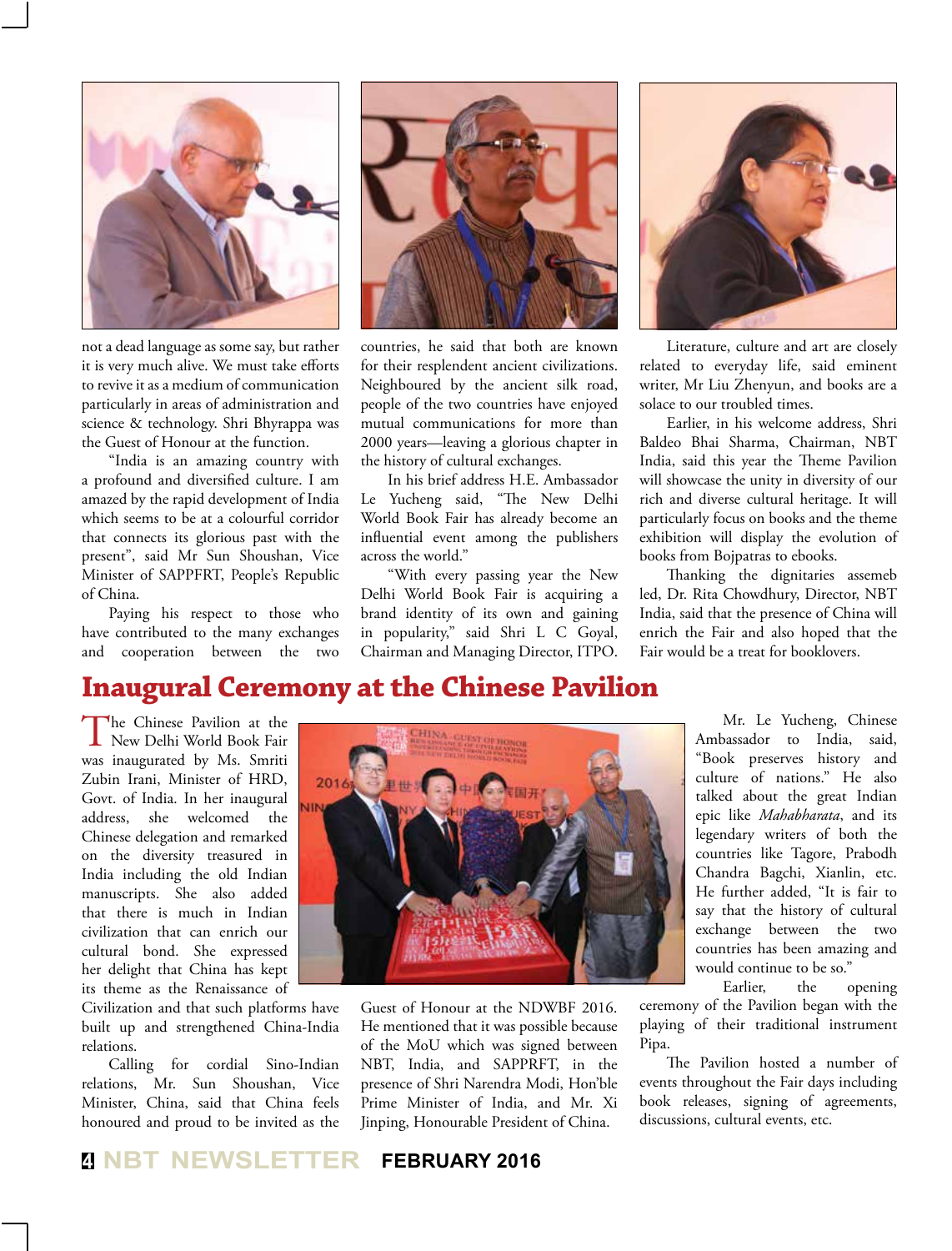#### **Theme Pavilion**

Vividh Bharat, the Theme Pavilion at the Fair, was inaugurated by Ms Smriti Zubin Irani, Honourable Minister of HRD, Govt. of India. The Theme Pavilion showcased the unity in diversity of India through a select display of books in all Indian languages, Indian classical and folk performances, and panel discussions.

On the occasion, Ms Irani released nine new titles brought out by NBT India. The books in Asamiya, Bangla, Gujarati, Hindi,

Kannada, Malayalam, Marathi, Odia and Tamil, published under the new Navlekhan series introduce young writers, mostly being published for the first time.

With a more than 5000 year old civilization that continues uninterrupted the Indian cultural legacy is characterized by a certain plurality, rich diversity and multilingual tonal hues. From north to south and east to west, the diversity manifests in peoples, dress, cuisine, tradition, knowledge systems, art and performances. The Cultural Heritage of India was chosen as the Theme for this edition of the Fair in order to connect booklovers with the cultural heritage of the country.

At the Theme Pavilion there was a display of about 1000 books on



culture, philosophy, knowledge, history, language and literature from ancient to contemporary times. There were series of panels showcasing the evolution books in India from *Bhoj Patra* to ebooks. Also showcased were the panels on evolution of scripts of various Indian langauges.

The specially designed Theme Pavilion hosted a series of discussions on various aspects of India's cultural heritage



including 'Many Languages One Nation: Reflections on Indian Literature'; 'Science through Sanskrit: Exploring Possibilities'; Plurality as Expressed in Indian Literatures'; 'Bharata's Natyashastra and India's Performance 'India's Secular Literary Tradition: Arthshastra and Thirukkural'; 'Indian Epics as reflected in Indian Regional Languages and Literature'.

Also, the Pavilion was enlivened by a rich repertoir of performances,

that include all the classical dances of India—Bharatanatyam, Kuchipudi, Mohiniyattam, Odissi, Kathak, Sattriya, Manipuri, Kathakali; dramatic performances based on the works of Sankaradeva, Jaidev, Dinkar, Bhavabhuti, Vidyapati, Narasinh Mehta, Bhasa, Thiruvalluvar, among others; the folk performances of Garba-Raas, Gharaiya tribal dance, Mayurbhanj Chhau, Bamboo dance, Chari dance, Jhumar dance, Mapila songs, Karagattam, Lavni dance, Oggu Katha, Kamsale folk dance, Toor-Thali tribal folk music dance among others.

Classical renditions included Sikh Bhakti songs, Bhajans, Zikir (Sufi music), Carnatic, Choir, Jain Geet, Hindustani and Buddhist Devotional Songs.





**FEBRUARY 2016 NBT NEWSLETTER <sup>5</sup>**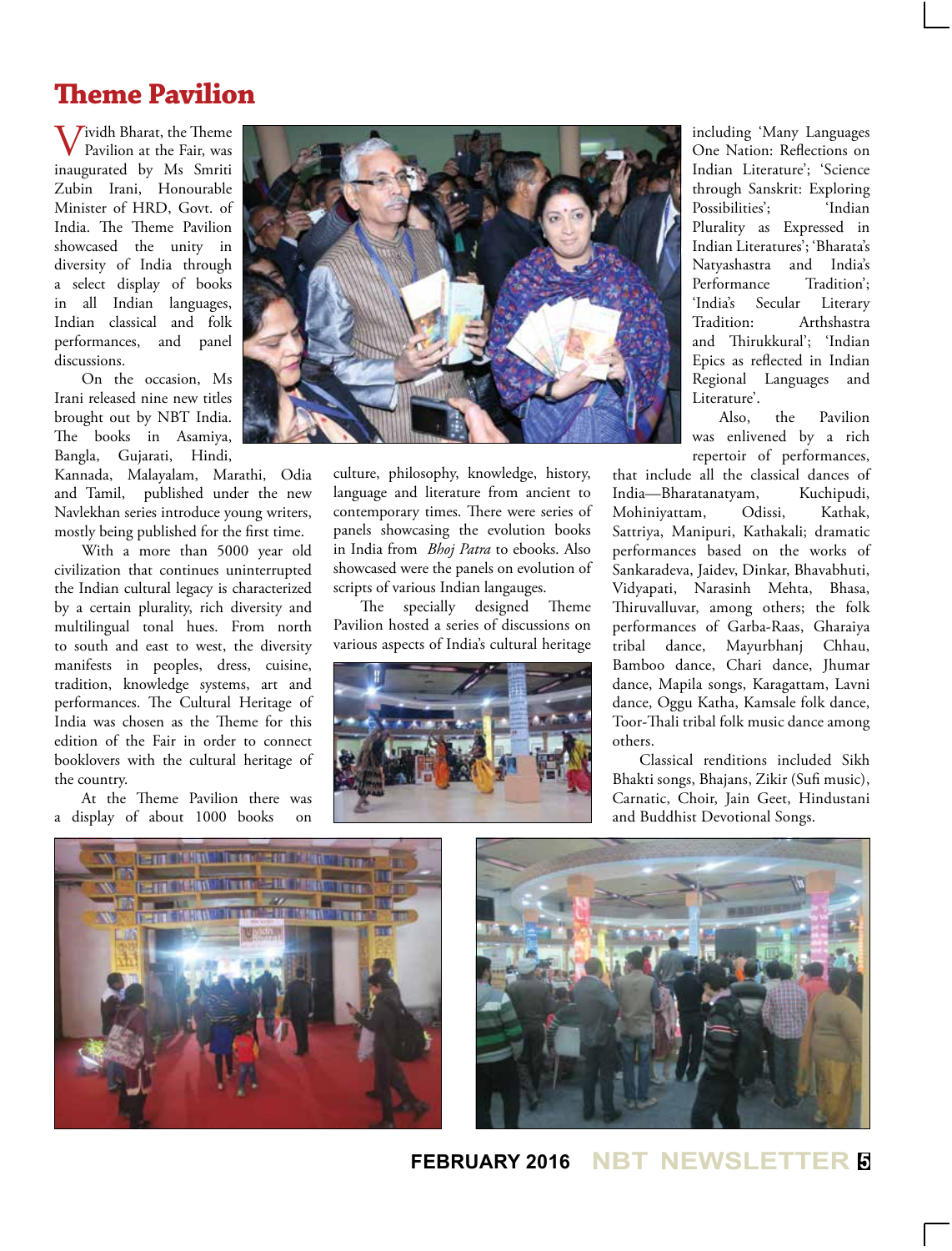#### **Children's Pavilion**

Prof. Hrushikesh Senapati, Director, National Council of Educational Research and Training (NCERT) inaugurated the Children's Pavilion at the New Delhi World Book Fair. He said that the activities at the Pavilion will help in the overall development of participating children and they will have an opportunity to learn new things and share their views.

He urged children present on the occasion to read books and involve themselves in activities as it will enhance their creativity and ability to comprehend things effectively.

"I welcome you all to the festival of books, especially children," said Dr Rita Chowdhury, Director, NBT. She hoped that the children coming from the different parts of the country will enjoy the activities being organized at the Pavilion.

Prof. B K Tripathi, Joint Director, NCERT also spoke on the occasion. He said that the interaction with children during such events not only help them understand the needs of the children but also inspire them.

The Children's Pavilion was a place where children were encouraged to enrich their knowledge and love for books, participate in the activities to express their views about the world they live in through words and pictures.

The Pavilion had a special corner of Children's Film Society (autonomous body of the Ministry of Information & Broadcasting). They screened *Anmol Tasveer*, *Aasman Se Gira*, *Ek Ajooba Hai*, *Kaya Palat*, *Malli*, *Chutkan Ki Mahabharat*, *Gilli Gilli Atta* etc.

The illustrations of 16 young artists, trained by the Riyaaz Academy for Illustrators (an initiative by Eklavya) were displayed at the Pavilion. Shri Shashi Shetye, well-known illustrator said that the



academy arranges training for the students of Fine Arts and self taught artists of small towns to help them learn the intricacies of drawing and sketching.

The students of the academy Habib Ali, Shubham, Swati Gupta, Vibhuti and Pooja Sahu interacted with the children visiting the Pavilion and helped them learn the art of sketching and drawing. The first book published by the academy titled *Bazar*, illustrated by Prashant Soni was also on display. Shri Rajesh of the academy said that through this display of illustrations they wish to promote young artists of small towns especially illustrators of children's books as they do not get the exposure.

Another interesting corner at the Pavilion was about the educational and learning aids. 'My Stem Lab' at the corner has science based models like water filter, turbine, glider etc to describe the Newton's Third Law, mechanical energy, how human body works etc. The 'Smart Class' was also on display. It is a modern day digitized technique comprising a computer and projector. This interactive tool with audio system and multiple features like graphs, pictures, books etc is helpful for teachers

and students as each and every lesson taught can also be saved.

There was also a reading wall to check the level of reading of a child, learning tools, story retelling aids among others. Another stall to mentioned was that of Care India, an NGO working for a last few decades for girl's education and empowerment of women.

The reading corner with details about the National Centre for Children's Literature Library (NCCL), one of the largest libraries in the country with books on children's literature in Indian and foreign languages and posters of NBT books of children added colour to the Pavilion. NCCL is a wing of NBT India.

Several activities for and by children were organized at the Pavilion by the Trust in collaboration with various schools, NGOs and other organizations working in the field. The children got an opportunity to meet their favourite authors, illustrators, had reading and storytelling sessions with them, participate in the workshops on creative writing, illustrations etc. For the children's writers, teachers, librarians, panel discussions, seminars were also organized.



**<sup>6</sup> NBT NEWSLETTER FEBRUARY 2016**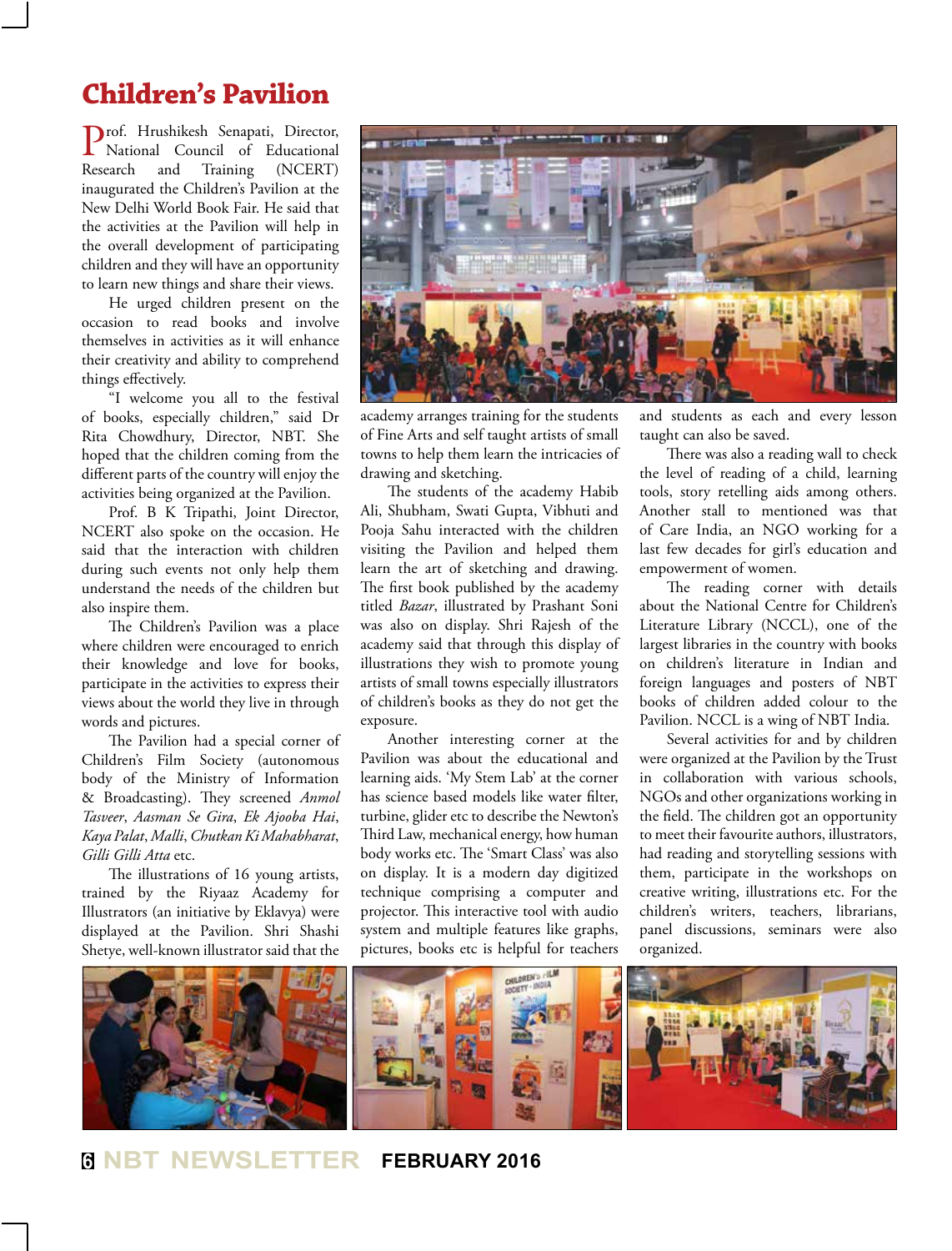# **Young Voices New Writings**

The Indian book market is excited by  $\mathbf{\mathbf{I}}$  the increase in the number of young writers writing across languages as well as in English. Publishers today are tapping on these young and fresh talents. Yet it is still a struggle for a first time young writer to see his work in print. NBT's Navalekhan Mala has been conceived to provide such a creative platform for writers to showcase their writings.

In furthering this objective, NBT brought out anthologies of short stories by young writers in nine languages that include Asamiya, Bangla, Gujarati, Hindi, Kannada, Malayalam, Marathi, Odia and Tamil. In a discussion at the Theme Pavilion at the Fair, the compilers and editors of these anthologies shared their experience of identifying the authors and collecting the stories.

Welcoming the compilers and editors, Shri Baldeo Bhai Sharma, Chairman, NBT India, said, "Within the first 4-5 days of my joining as NBT Chairman, I got a few files containing proposals to

publish manuscripts by new young writers. My first reaction was that these proposals should be rejected. But a moment later, a thought came to my mind. Does the rule say that NBT cannot publish such writers? If it is not, why can't we start a new series? I discussed the matter with my Editorial. And thus Navlekhan Mala was born."

Saying that no family sustains without its new generation, he said that we

need to show them the way ahead. "I am happy that the Union Ministry of Human Resource Development is solidly behind us in our endeavour to promote young writers and their writings," he said



Sharing their experience in compiling the stories, the compilers were of the view that given the paucity of time it was difficult to bring together some of the new and exciting writings happening in their respective languages. Yet they have tried their best to put together a compilation that looks in a way not only at the current trends in the genre but also at its future. In the process, most of the



stories in these anthologies are sensitive to, as Prof K S Ravikumar, the compiler of the Malalayalam anthology puts it, political issues, environmental issues and issues confronting women and children today. In the context of Malayalam stories he said

that many stories today are actually epics in miniature forms.

At the same time, says Prof Bibhash Choudhury, the compiler of the Asamiya anthology, they are not shying away from traditional issues and in fact many of them are now attempting to interpret myths with a new perspective. Many of these stories are experiments in structure and form. For Shri Joe D' Cruz, the compiler

> of Tamil anthology, the stories bring out the essence of life.

Thanking NBT for providing a platform for young writers, Prof Gaurahari Das, the Compiler of the Odia anthology, suggested that NBT should translate these anthologies into other Indian languages, particularly English and Hindi.

Prof Rajan Govas, the compiler of the Marathi anthology hoped that

NBT will bring out subsequent volumes in the series. Others who spoke on the occasion included Shri Yogesh Joshi, the compiler of the Gujarati anthology and Shri Amar Mitra, the compiler of the Bangla anthology.



**FEBRUARY 2016 NBT NEWSLETTER <sup>7</sup>**